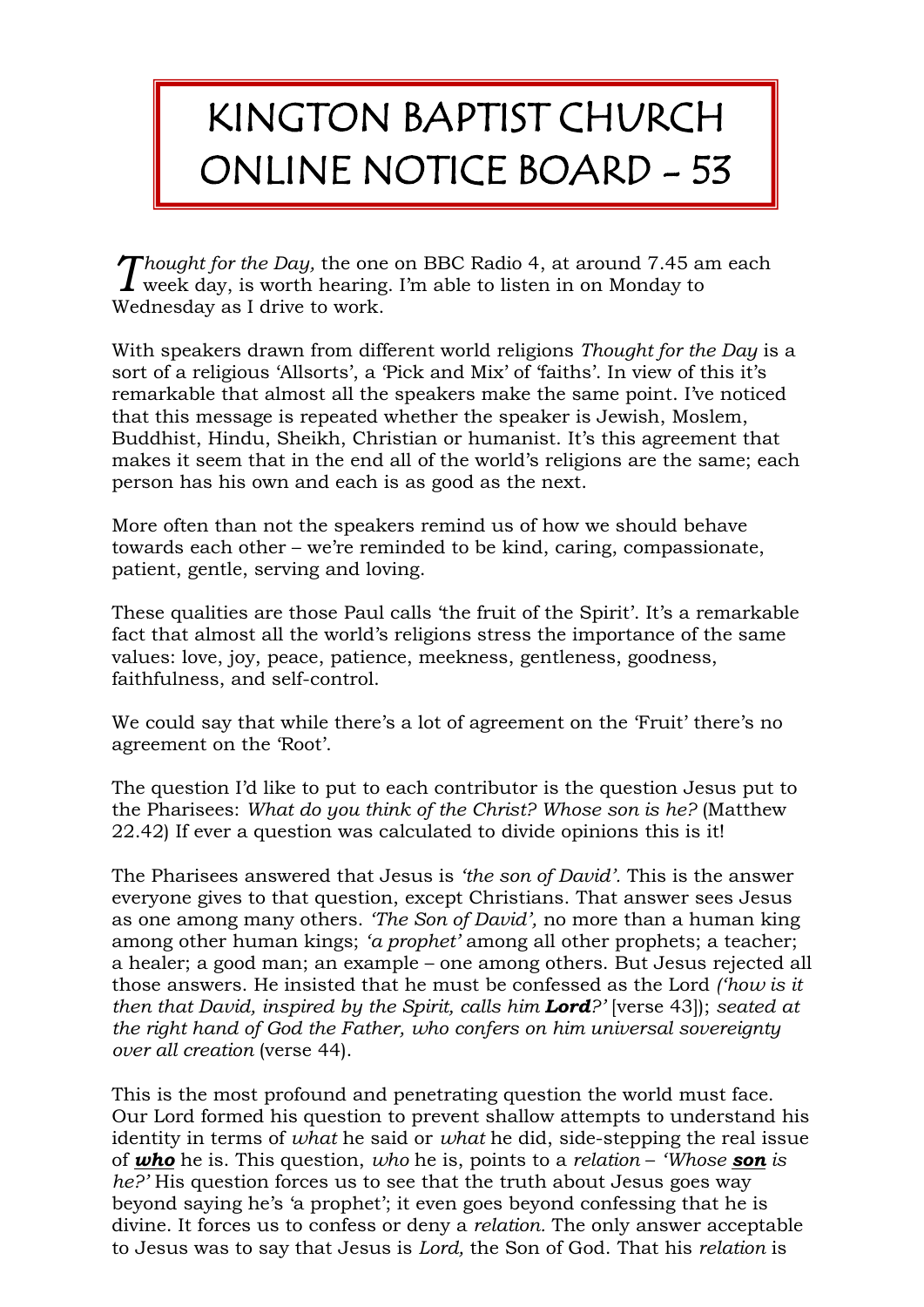as Son to his heavenly Father. Our Lord's question demands the confession of the Holy Trinity.

This is the question that makes clear the unique character of the Christian faith, a faith unlike any other 'faith' in its confession of God as three Persons in the unity of the Holy Trinity. In a time of confusion and assimilation this is a confession we must faithfully maintain and boldly confess.

C. S. Lewis considered this question – *'who do you say I am?'* – and came up with the idea that there are only three possible answers: that Jesus was bad, mad, or God. I think he was right. It's impossible to be neutral or indifferent about Jesus. It is impossible to be neutral about him because of the claims he made for himself – summed-up in the two most extraordinary words Jesus used of himself: *'I AM'.* '*I tell you in solemn truth,' replied Jesus, 'before there was an Abraham, I AM!'* (John 8.58. J B Philips)<sup>1</sup>

Some of the most intellectually gifted speakers on Thought for the Day would tell us they consider Jesus to be a *prophet*. But that is the one thing you *cannot* say about Jesus – without also saying if you believe him to be a *true prophet* or a *false prophet!* There is no 'half-way' house. If you believe Jesus to be a true prophet then you cannot refuse to confess him to be God, for that is who he claims to be. If you consider him to be a false prophet then he was no prophet at all, but was either mad or bad.

The late, highly regarded, Chief Rabbi, Rabbi Lord Jonathan Sacks, spoke of Jesus as a *prophet*. On a very recent Thought for the Day the Bishop of Liverpool spoke of a conversation with the Chief Rabbi, in which the Chief Rabbi said that 'the three most extraordinary words of Jesus were *"But I say"*'. (I don't think he's right about that, but that's another matter.) The point is that the Chief Rabbi said these words were the words of a prophet, that Jesus was a *prophet*. But to say that and to say no more is to miss the meaning of these words when used by Jesus. When Jesus says *'But I say…'* he's not speaking as a prophet, he's speaking as the *Lord God!* No Old Testament prophet ever began his prophesy with these words. The true Old Testament prophet began his prophecy by saying *'Thus says the Lord…'.* Jesus nowhere says that – because he *is* the Lord!

As the Lord we're told *it pleased the Father that in Christ all fullness should dwell* (Colossians 2.9). Then everything and everyone else is empty!

He is *the true light, who gives light to every man that comes into the world*  (John 1.9). *For our benefit God made Christ to be wisdom itself. He is the one who made us acceptable to God. He made us pure and holy, and he gave himself to purchase our freedom* (1 Corinthians 1.30).

These statements about the Lord Jesus explain the remarkable agreement among the world's religions we often hear on Thought for the Day. Jesus *radiates* the light of truth – because he is the Light. He doesn't borrow it –

-

 $1$  Of course there are those who claim that Jesus never said this at all but his followers who wrote the Gospels put these words in his mouth. Which is simply to say that we know nothing at all about Jesus as a prophet or as anything else, and that his followers, who claimed to live for the truth and who died for the truth, were themselves both mad and bad!